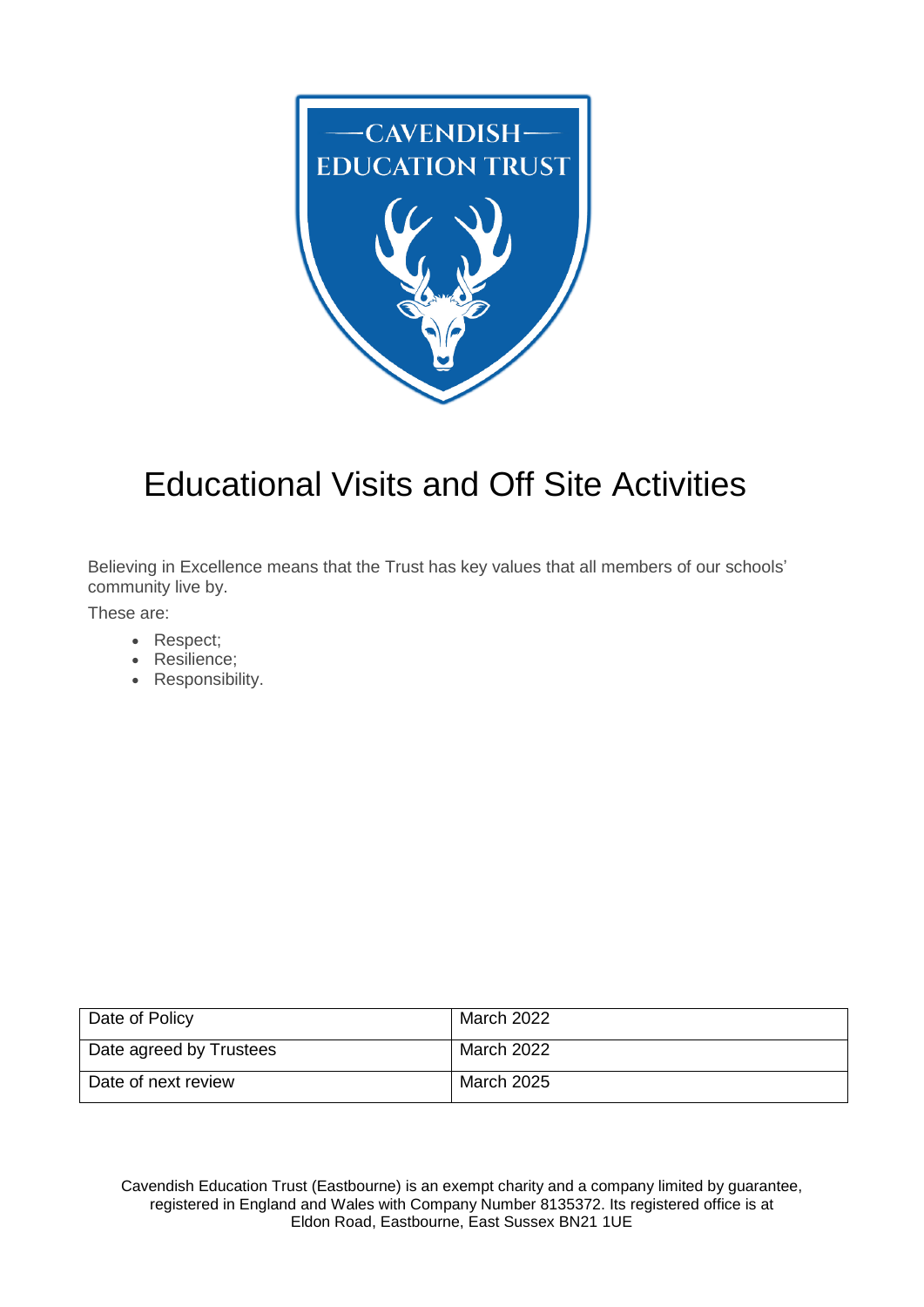## **Purpose**

The purpose of this policy is to set out clearly the Trust's expectations and arrangements for educational visits and off-site activities, including the statutory and other obligations placed on staff, in line with government legislation and guidance.

## **Contents**

- 1. Introduction
- 2. Parental consent for off-site and educational activities
- 3. Roles and Responsibilities
- 4. Guidance notes for Off-site Activities and Educational Visits
- 5. Exeant offsite approvals software
- 6. Risk Assessment
- 7. Duke of Edinburgh Award
- Appendix 1 Pre-School outings and visits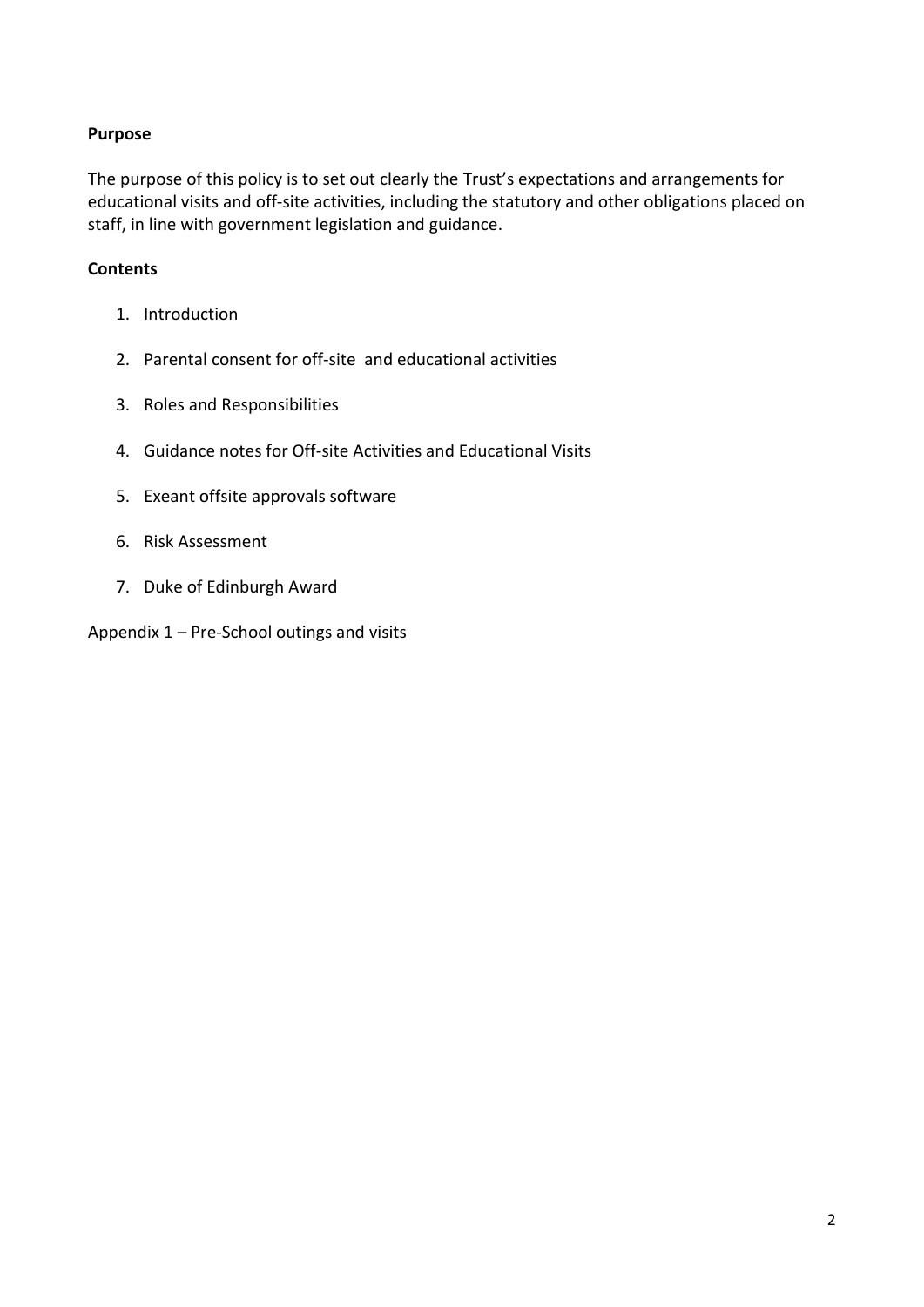# **1. Introduction**

Cavendish Education Trust Schools' provide many opportunities to enrich the curriculum for its pupils through off-site activities and educational visits. Educational Visits enhance learning and provide realistic situations to use and develop knowledge, understanding and physical, emotional and social skills.

The value of off-site activities and educational visits is well recognised by the Trustee Board and Senior Leadership Team. Safety is recognised as important and careful planning and adherence to statutory procedures is required. Off-site activities and educational visits must be well managed and responsibilities recognised.

The trust is provided by guidance from East Sussex County Council and from Outdoor Education Advisers Panel (OEAP) <https://oeapng.info/>

# **2. Parental consent for off-site activities/educational visits and outside UK Overseas visits (please also see parents/carers roles below)**

Written consent from parents is not required for pupils to take part in the majority of off-site activities organised by the trust schools' (with the exception of pre-school age children) as most of these activities take place during school hours and are a normal part of a pupil's education at the school. However, parents will be advised where their child will be at all times and of any extra safety measures required.

Written consent is usually only requested for activities that need a higher level of risk management or those that take place outside school hours. The Trust's Schools' will request consent for trips, which can be completed in different ways, these are;

- Consent form completed on-line via the trust's system or as a separate consent form for a particular visit
- Completion of a 'one off' consent form when their child enrols at the school. This will cover a pupil's participation in any of these types of activities throughout their time at the school. These include adventure activities, off-site sporting fixtures outside the school day, and all off-site activities for which take place at any time (including during school holidays or at the weekend).

For overseas residential visits, overseas non-residential visits and UK residential visits a separate consent form will be requested.

Parents must be told in advance of each activity and must be given the opportunity to withdraw their child from any particular school trip or activity covered by the form.

# **3. Roles and Responsibilities**

The Local Governing Board must:

- ensure that arrangements are in place and any regulations and guidance are being followed
- ensure there is a trained EVC (educational visits co-ordinator) in place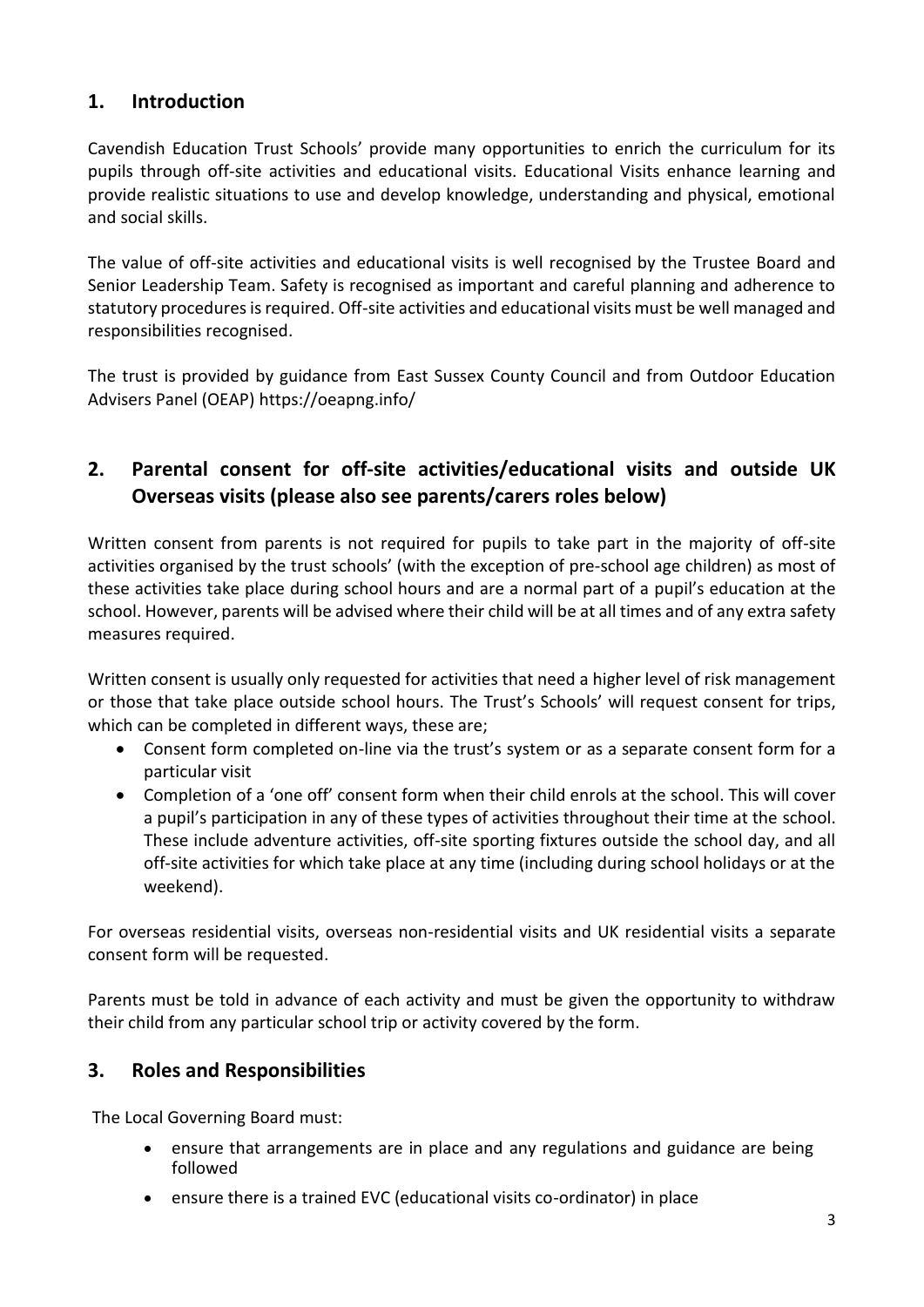- have the ability to act on behalf of the parents ('critical friend') to ascertain if the specific event arrangements and risk assessments are in place.
- ensure that any overseas residential visit is signed off by a nominated governor.

The Chief Executive Officer or Primary Executive Headteacher;

will sign off any UK residential visit and any non-residential overseas visit

The Chief Executive Officer, Primary Executive Headteacher, Heads of Phases/Schools' must:

- ensure that the management of visits and activities meets the regulations and guidance offered by the County Council and DfE, as well as conforming to the trust's own health and safety policy
- ensure that the Trustee Board are kept appropriately informed
- ensure that arrangements are in place for the educational objectives of a visit to be inclusive and that issues identified in visits have been satisfactorily resolved within the risk assessment
- ensure that approvals have taken place before the trip takes place
- ascertained that all staff involved in off-site activities and visits are competent to carry out the role

The Educational Visits Coordinator (EVC) must:

- liaise with the Senior Leadership Team of the trust where appropriate
- Liaises with the ESCC Outdoor Education Adviser where appropriate
- Manages the Trust's Exeant system
- be involved in educational visit management in order to ensure that the DfE guidance and regulations are followed and to confirm that adequate risk assessments have been carried out
- to be able to confirm that the leader/s of the visit are appropriate and to check staff qualifications, this to include accompanying staff and volunteers
- to organise the training of leaders and volunteers, ensure that procedures for Disclosure and Barring Service checks are in place as necessary
- to ensure that liaison with parents and obtaining consent are effective
- ensure that the school has robust emergency procedures in place and knows how to liaise with the school's leadership team should an emergency occur
- ensure that the trust complies reporting incidents and accidents (including 'near misses')
- support the leadership in the management of and evaluation of educational visits:
- use and apply suitable record keeping practices for both pupils and leaders off-site
- learn from previous experience, recording successful practice and contacts, and be able to use them and move on, in particular where staff personnel change
- monitor and review what is going on, establishing a clear picture of current practice. Be able to both report on successes and set targets for improvement. Be ready to intervene where practice is incorrect or unsatisfactory.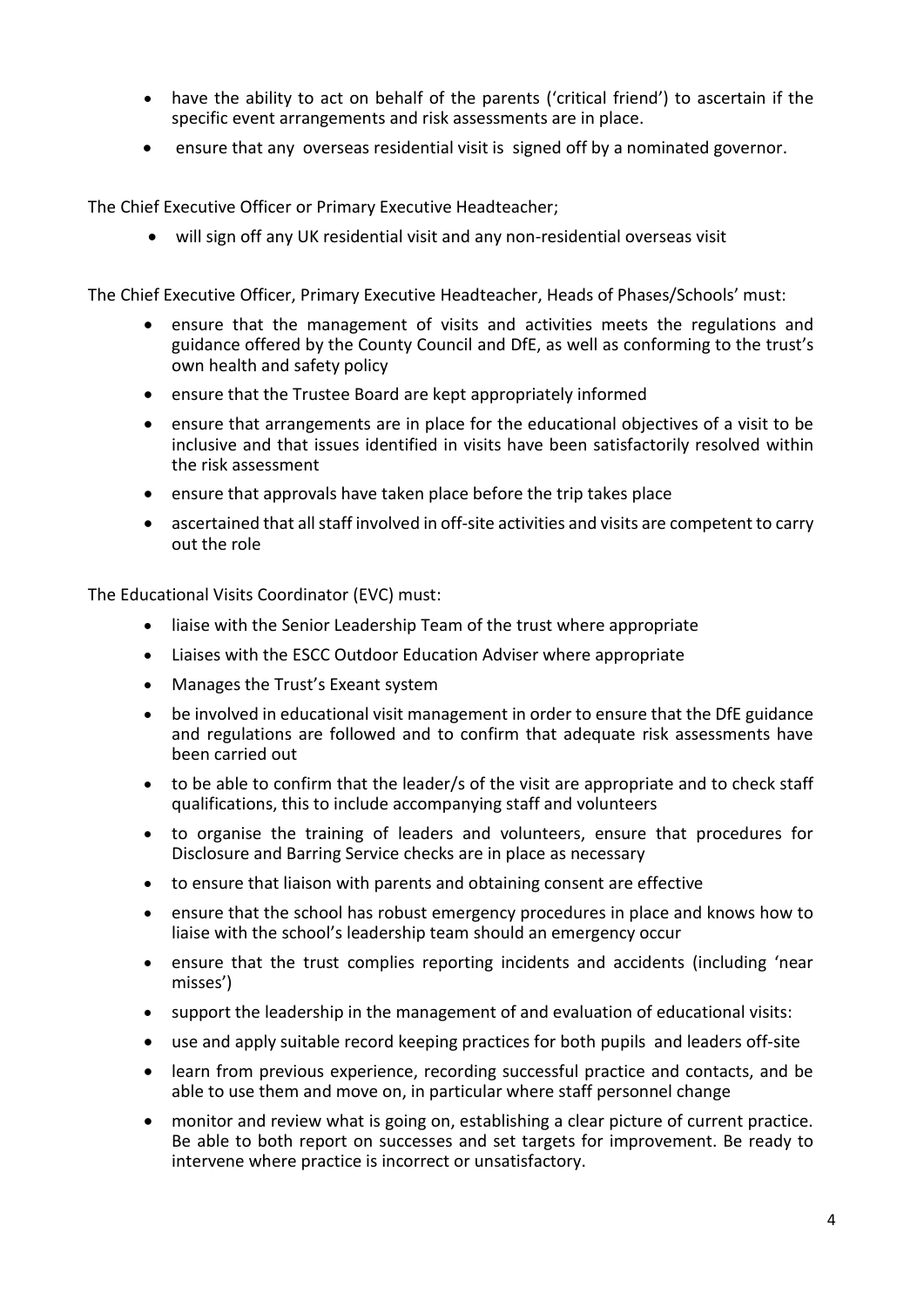The Visit Leader must:

- be suitably competent and knowledgeable about the trust's policies and procedures
- plan and prepare for the visit and assess all the risks, ensuring a detailed risk assessment has been completed (see point 6 below)
- Use the ESCC educational visits system (Exeant)
- define the roles and responsibilities of other staff and pupils and ensure effective supervision of what they do
- obtain the necessary approval for the visit
- have enough information on the pupils taking part in order to risk assess their suitability for the visit or specific activity
- consider stopping the visit if the risk to the health and safety of the pupils is unacceptable and have in place procedures for such an eventuality
- ensure the leaders have details of the school base contact, any emergency number and parents emergency contact numbers
- ensure the leaders and others have details of the pupils special educational or medical needs which will be necessary for them to carry out their tasks effectively
- produce a business plan for the trip and ensure the trip or activity is financially viable where applicable
- provide an outcome and evaluation report. This will enable the Senior Leadership Team to evaluate the trip or activity in terms of it's educational value for the future

#### Parents/Carers must:

- provide the Visit Leader with emergency contact number(s)
- sign any consent form/s. Where a 'one off' consent form has been completed, the parent/carer must notify the school/s of any changes.
- give the Visit Leader information about their child's emotional, physiological and physical health which might be relevant to the visit
- agree the arrangements for sending a child/young person home early and who will meet the cost
- authorise a member of the trust staff, in the event of their child being taken ill or injured, to sign on their behalf any written consent required by medical authorities for emergency treatment;
- Parents will be invited to give feedback on the activity or visit to the Visit Leader who will discuss this with the Senior Leadership Team for the same or similar trips in the future.

The pupils must:

- not take any unnecessary risks
- follow the instructions of the visit leader and other trust staff including those at the venue of the visit
- dress and behave appropriately and responsibly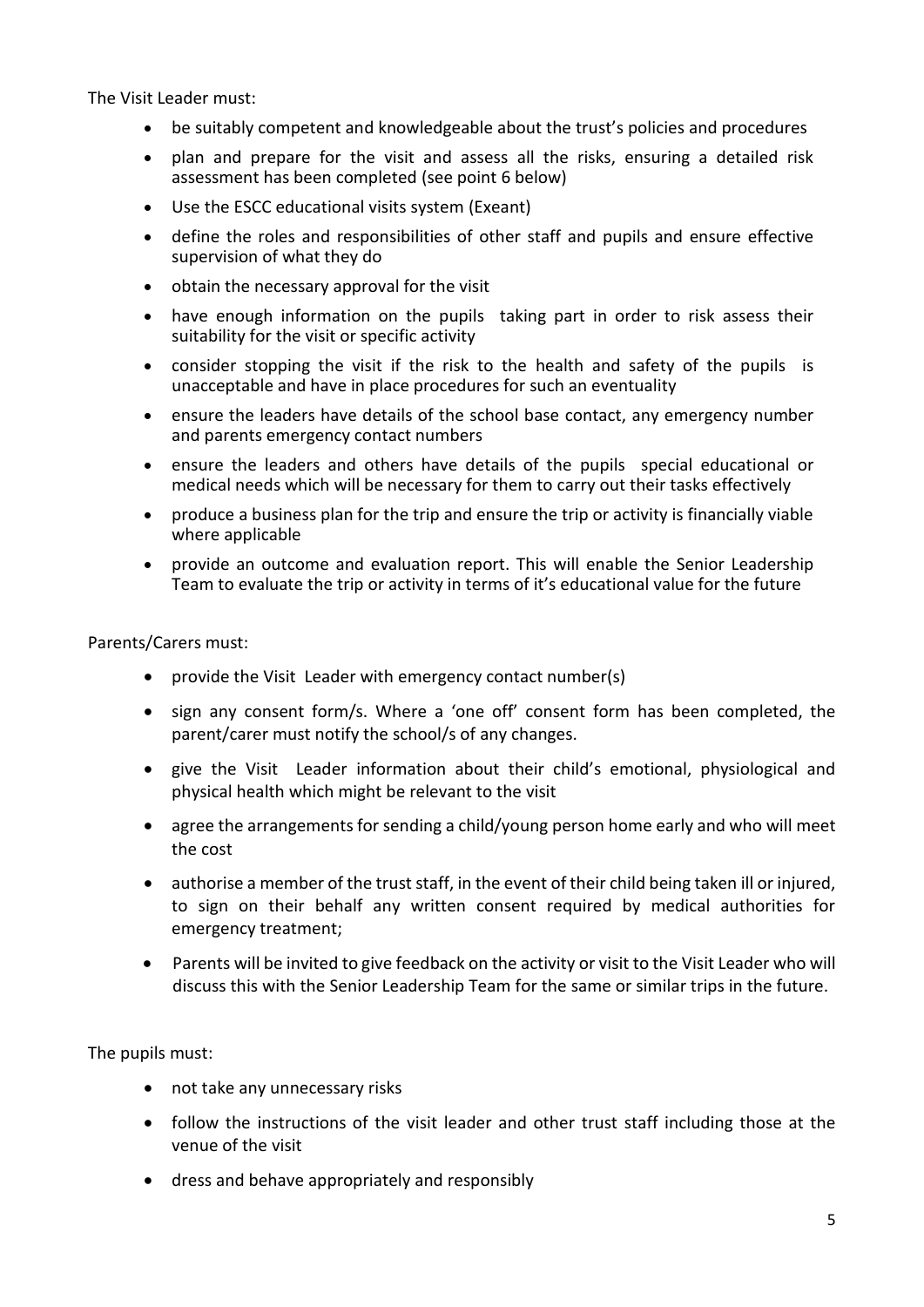- if abroad, be sensitive to local codes and customs
- look out for anything that might hurt or threaten himself or herself or anyone in the group and inform the visit leader or supervisor

## **4. Guidance Notes for Off-site Activities and Educational Visits**

To ensure good practice and to comply with the necessary regulations it is expected that:

- 4.1 All visit leaders will familiarise themselves with the published guidance and attend training when appropriate which is available through the EVC.
- 4.2 The EVC should be involved in discussing plans for any off-site activity at an early stage. All offsite visits need to be planned including local and routine visits e.g. to the church or for games matches. No non-returnable financial commitment should be agreed until all relevant approvals have been gained. The approved centre list should be consulted and if the provider for a hazardous activity is not listed, the County Council should be contacted.
- 4.3 Parental consent needs to be obtained and copies of the medical/dietary requirements and emergency contacts details should be taken on the visit by the visit leader. A copy will need to be held by the emergency contact person for residential visits.
- 4.4 The Exeant visits management system (see point 5 below) should be used for all visits except routine offsite visits such as PE fixtures which are not required to be put on the Exeant system and can be covered by a generic risk assessment.
- 4.5 Off-site Visit Risk Assessment forms should be completed for all aspects of the visit e.g. the journey, activities and down time if a residential. External providers may have their own risk assessments that will need to be seen by the visit leader.
- 4.6 A pre-visit is highly recommended to support the risk assessment process and should be carried out whenever possible.
- 4.7 If volunteers are being used for the visit, they will need to be fully briefed and a DBS check must be carried out if they are used regularly and if the visit is residential.
- 4.8 The parents will be informed of the type of transport used. When private cars are used various checks will need to be carried out and guidance provided to volunteer drivers. When coaches and minibuses are used the leaders should ensure the pupils are wearing seat belts. A current East Sussex Minibus permit or a pass certificate from minibus provider within the last 3 years is required to drive a minibus.
- 4.9 If the visit is mainly within school hours or for the curriculum, a voluntary contribution may be requested. Other visits may be charged for.
- 4.10 School Journey Insurance is arranged by the trust as a block policy.
- 4.11 The supervision ratios need to meet the requirements summarised in the table below Though these are minimum ratios, the visit leader must consider the pupils involved, the type of activities, the site and the experience and competency of the supervising adults.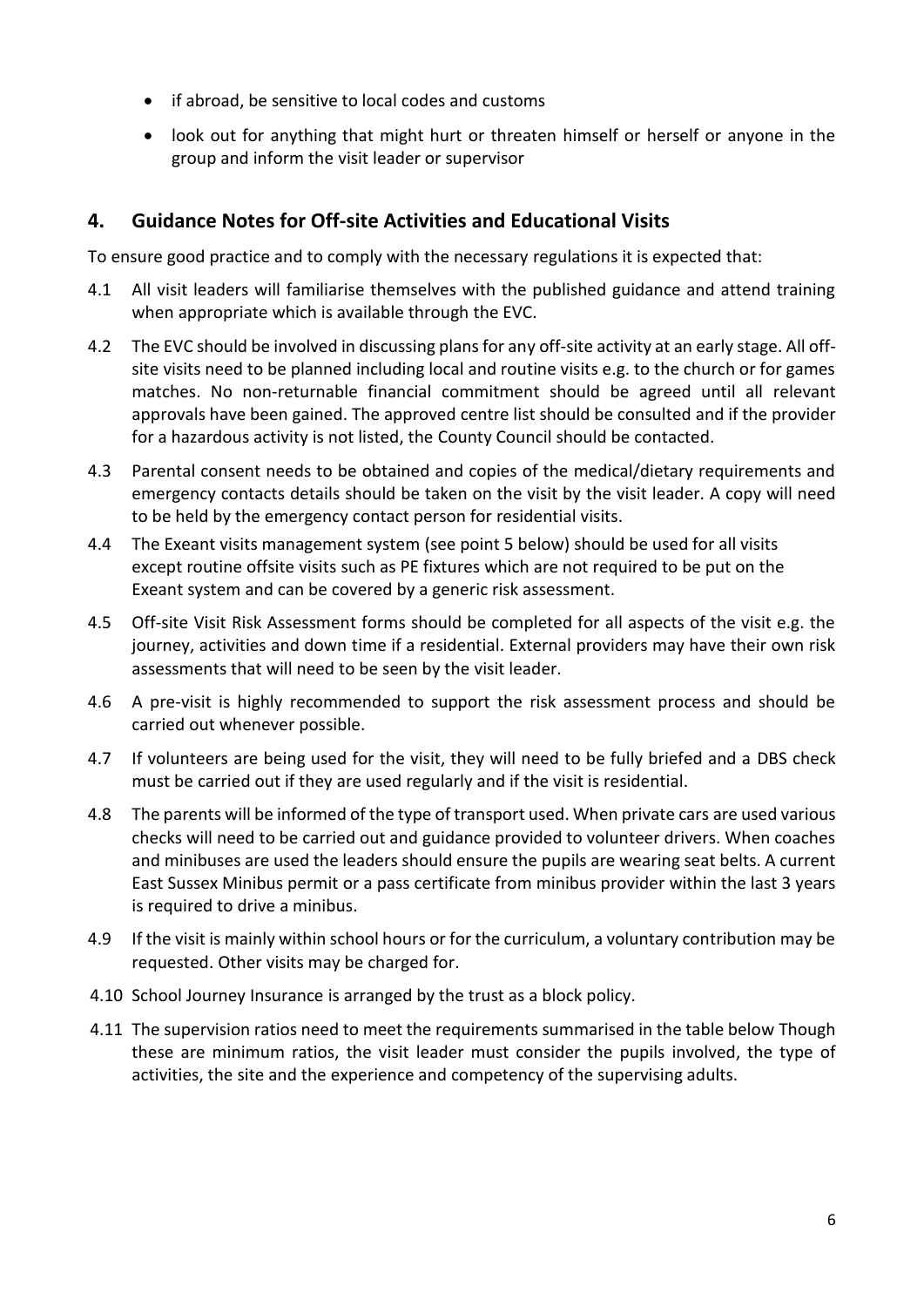4.12 Supervision. There are no legally set ratios to abide by in respect of staff to pupil ratios for offsite visits. It is important to consider:

- Staff experience, competencies, rapport with children, skills, qualification
- Activity skill level, duration, equipment, prior experience
- Group Age, gender, ability, behaviour, SEND, maturity, medical needs
- Environment remote setting, easily accessible, crowds, time of year
- Distance from base transport arrangements, driver hours, time for support to arrive

The following are suggested starting points.

| <b>Activity</b>                            | <b>Staffing</b>                                                                                                                                                                                                  | Ratios (staff : pupils)                                                                                |
|--------------------------------------------|------------------------------------------------------------------------------------------------------------------------------------------------------------------------------------------------------------------|--------------------------------------------------------------------------------------------------------|
| <b>Local and Day visits</b>                | an experienced visit leader<br>an assistant leader<br>٠<br>other responsible adult(s) in support<br>a minimum of two leaders required,<br>$\bullet$<br>unless in exceptional circumstances                       | $\bullet$ Early Years - 1:4<br>• Years $1 - 3 - 1.6$<br>• Years $4-6 - 1:10/15$<br>• Year 7+ - 1:15/20 |
| <b>Residential visits, UK</b><br>or abroad | an experienced visit leader<br>another experienced visit leader<br>other responsible adult(s) in support<br>a minimum of two leaders required<br>Any ratios do not include the centre/<br>residential base staff | • Years $4-6 - 1:8$<br>• Year $7+ - 1:10$                                                              |

The visit leaders need to know that in an emergency they should:

- Ensure the pupils are safe
- Contact their emergency contact person and give them the details
- Follow the procedures to be followed in the event of a serious accident/incident or fatality.

It is recommended that on off-site visits there is a trained first-aider and a first-aid kit is carried, check with the EVC about how this will be arranged.

## **5. Exeant offsite approvals software**

This is the web based system for recording and approving offsite visits. Exeant links to National Guidance and includes hyperlinks to relevant documents to assist in the completion of the online form.

The system will:

- notify the **EVC** of intended visits, allow them to make comments and approve or decline a visit application
- inform the **Offsite Education Advisor** where ESCC approval/advice is required,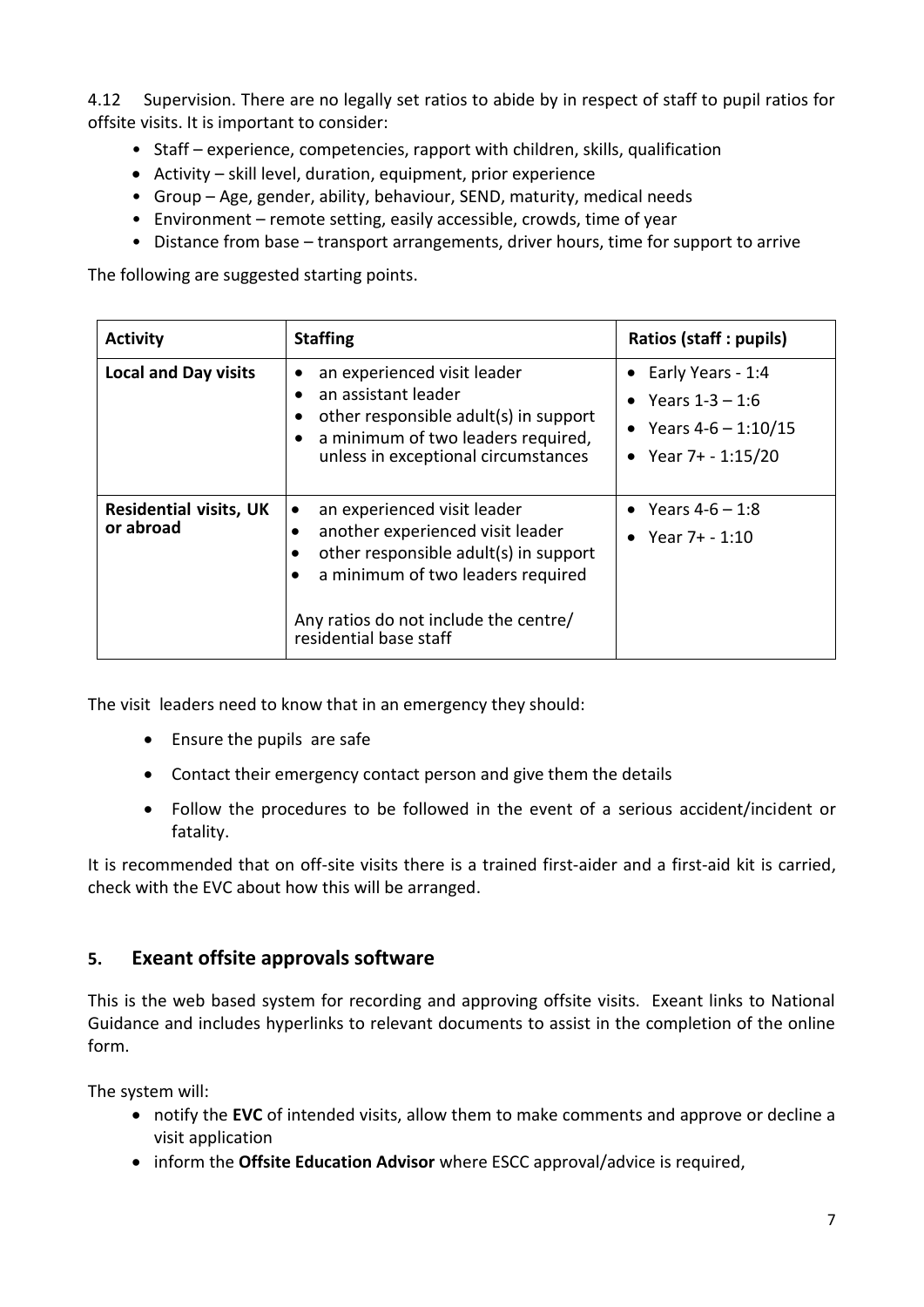Trust staff responsible for leading visits will need to register and are responsible for submitting visit details onto Exeant, ensuring they upload:

- Relevant risk assessments
- A Copy of the letter to parents
- A completed provider questionnaire for centres providing adventure activities or tour operators that do not have a Learning Outside the Classroom (LOtC) Quality Badge

Other documents you may wish to upload could include: expedition route-cards (DofE), trip itinerary, finance records (for establishment use), register.

The EVC has a responsibility for ensuring staff changes are managed on the system such as staff who leave should have their accounts terminated.

Visits that require ESCC approval cannot take place until approval has been granted.

## **6 Risk Assessment**

The trust has a legal duty to ensure that risks are managed and reduced to an acceptable level. This requires proportional risk management systems to be in place.

Risk Assessment templates are available (shared drives or from EVCs) and visit leaders should adapt these and use to make the process easier and more consistent.

The Visit Leader must complete and sign the risk assessment; these signatures can be electronic if using exeant as the visit leader will have their own login to the system. The EVC and when required the Head Teacher, should check the risk assessment as part of the approval process.

The Health and Safety Executive's 5 steps to a risk assessment is;

- Identify the [hazards](http://www.hse.gov.uk/risk/identify-the-hazards.htm)
- Decide who might be [harmed](http://www.hse.gov.uk/risk/decide-who-might-be-harmed.htm) and how
- Evaluate the risks and decide on [precautions](http://www.hse.gov.uk/risk/evaluate-the-risks.htm)
- Record your [significant](http://www.hse.gov.uk/risk/record-your-findings-and-implement-them.htm) findings
- Review your [assessment](http://www.hse.gov.uk/risk/review-your-assessment.htm) and update if necessary

An important aspect of a Risk Awareness approach is to take into account the benefits to be gained from participating in a particular activity and weigh them against the risks. This would mean any residual risk (i.e. risk remaining after control measures) is 'acceptable'. HSE endorses this approach and also acknowledges the importance of young people being educated in risk management and taking responsibility for the outcomes of their own actions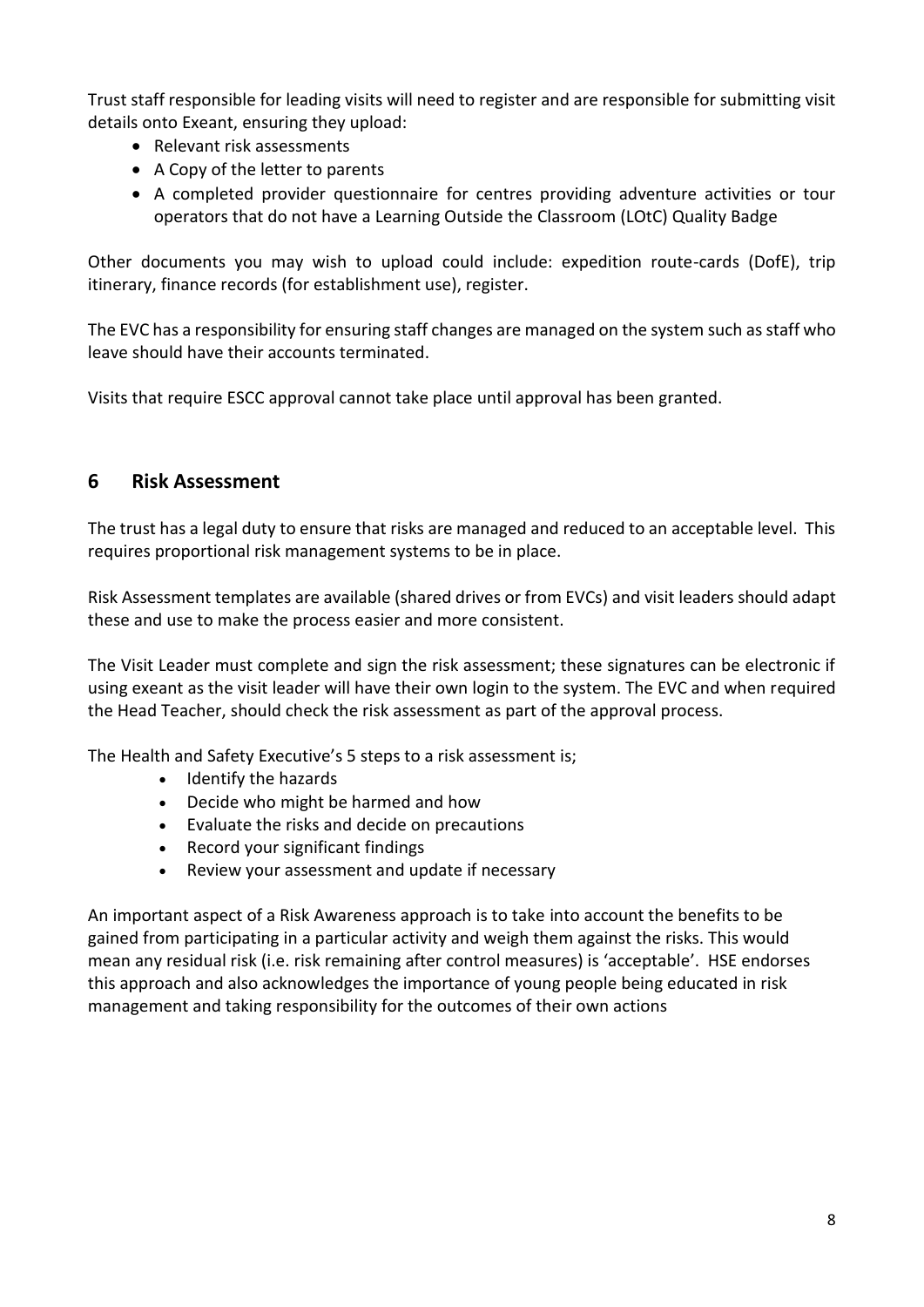# **7. Duke of Edinburgh's Award**

In order to deliver the DofE award the trust will need to hold a Direct Licence.

All expeditions are subject to the same criteria as an off-site activity and exeant should be used where possible.

Advice and guidance on DofE is available from ESCC and it is recommended that DofE visit leaders read the ESCC DofE expedition regulations which are available on the ESCC Educational Visits Information webpage

<http://visitsafety.eastsussex.gov.uk/>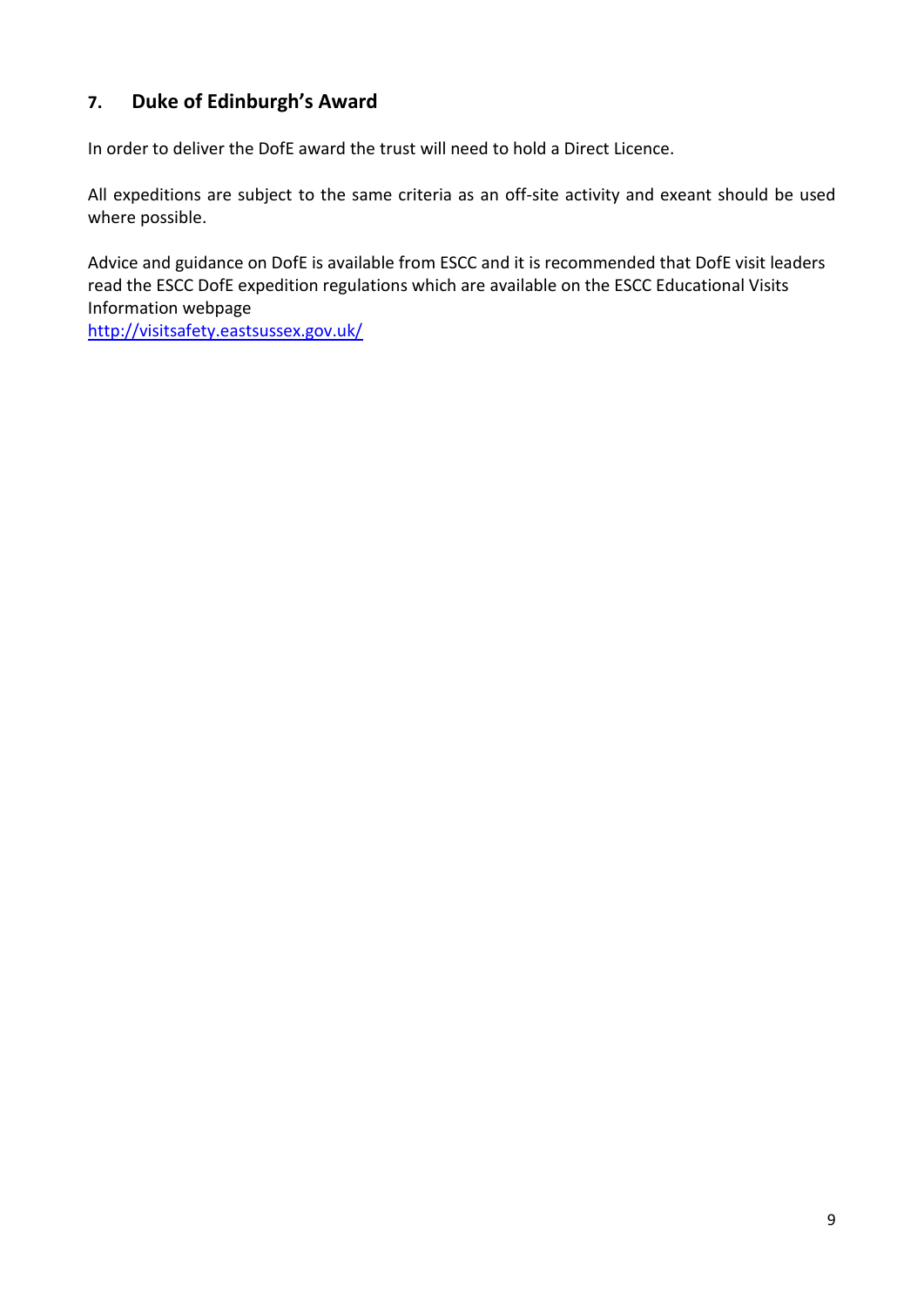## **Appendix 1**

## **OUTINGS AND VISITS (Pre-School)**

## **Policy statement**

Cavendish Pre-school takes necessary steps to safeguard and promote the welfare of children.

## **Procedures**

## **Transport**

- Mini buses and coaches should have forward facing seats with seat belts.
- Booster seats will be used if required by law.
- Drivers should have undergone formal assessment of their ability to drive a minibus. Coach drivers must be employed by the coach company.
- Evidence of current driving licence and drivers name should be held by the school. Coach companies should be asked to ensure that their driver has a current, legal driving licence.
- Insurance certificate should indicate drivers allowed to drive for the school if using a minibus.
- Details of vehicles used will include registration number, MOT details and tax details, unless hired from a coach company whereas details of the company will be sufficient.
- A registered member of staff will accompany all children.
- Parents will always be asked for permission if an outing involves transport.
- No child will be left in a vehicle unattended.

## **Staffing levels**

- A minimum of two staff from the pre-school must accompany the children on outings.
- Children aged two years of age are taken out on a ratio of 1:2 and for older children a ratio of not more than 1:4, depending upon the trip and staff awareness of the children.
- Where possible, parents will be invited to accompany their own children on day trips to help staff meet the necessary ratios. For insurance purposes, no siblings will be allowed to attend.
- Qualified staff will be those deemed responsible on outings if parents or volunteers make up part of the adult contingent.
- Individual staff will be allocated a small group of children for whom they are responsible during the entire trip.
- All staff on the trip should be aware of emergency procedures, and carry at least one fully charged mobile phone with emergency contact details for the children and adults. In addition, they should take a small first aid kit, any prescribed medication needed by a child, spare clothing and plastic bags.
- Staff should also ensure that children are dressed suitably for the trip e.g. jackets, hats, sunscreen etc. and that drinking water is made available.
- Staff will ensure that regular headcounts are taken.

## **Plan of activities**

 A plan to show how the outing fits into the overall programme and the activities which will be used to prepare children for the outing beforehand, the activities to be carried out during the outing and the follow up activities to promote children's learning after the outing will be written down and read by all adults involved in the setting.